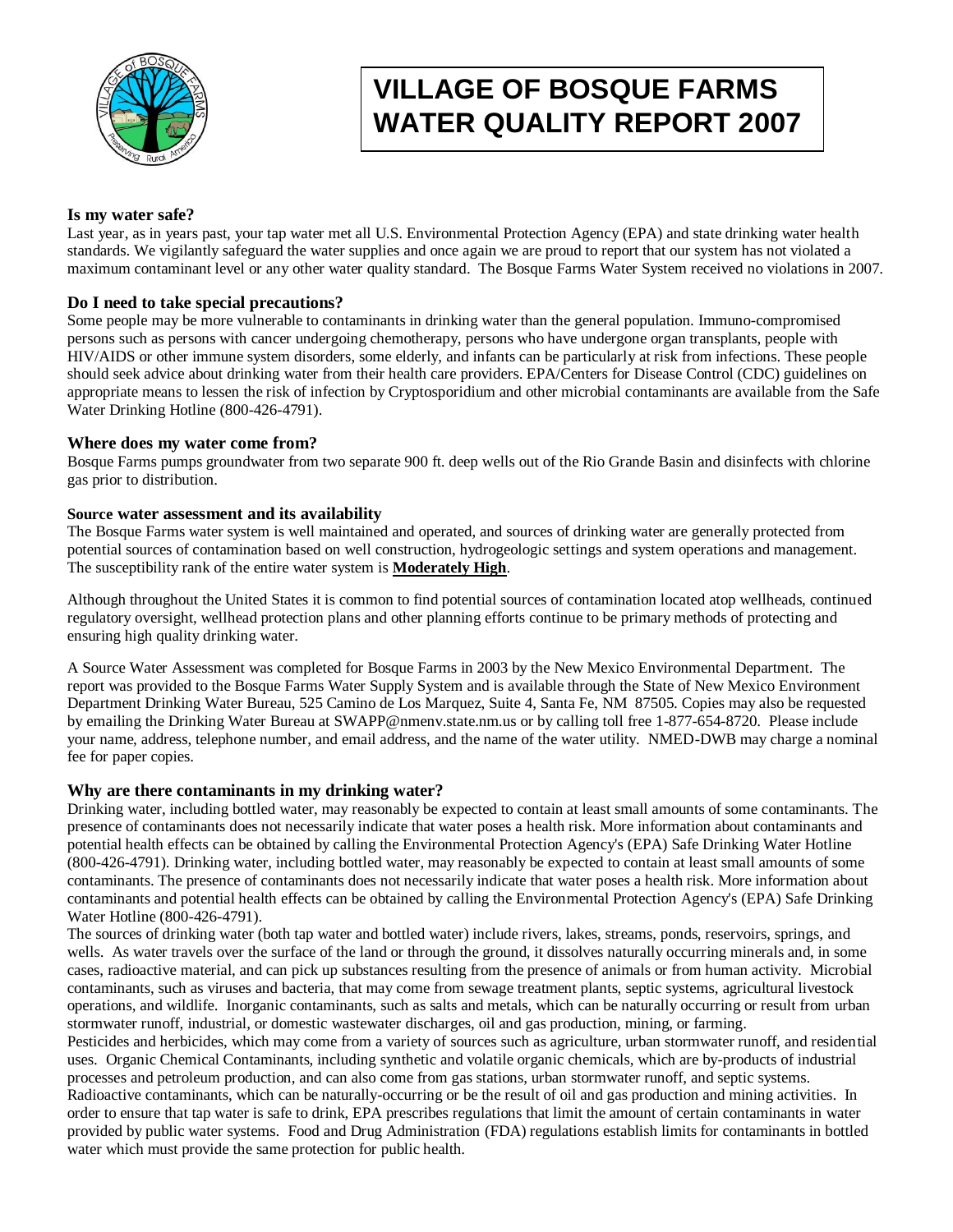#### **How can I get involved?**

Volunteer your home for compliance sampling. Your water system is monitored for compliance with State and Federal drinking. Many of these regulations require samples be collected from customers homes. Water conservation is one way all of us can get involved. The water conservation effort can affect the water supply for future generations. Residents can also become involved by attending regular Council meetings scheduled on the third Thursday of every month at 6:00 p.m. in the Council Chambers at the Village Office.

#### **Other Information**

The Governing Body is currently in the process of reviewing water rates for the Village of Bosque Farms.

#### **Lead and copper rule violations**

None

#### **Additional Information for Arsenic**

While your drinking water meets EPA's standard for arsenic, it does contain low levels of arsenic. EPA's standard balances the current understanding of arsenic's possible health effects against the costs of removing arsenic from drinking water. EPA continues to research the health effects of low levels of arsenic which is a mineral known to cause cancer in humans at high concentrations and is linked to other health effects such as skin damage and circulatory problems.

The Village of Bosque Farms has been given an exemption from the EPA until December 31, 2008 to bring the arsenic in our two water wells down to the federal mandate of 10 ppb or less. The federal mandate in the past was 50 ppb. Both of our wells are currently at 10 ppb. The exemption allows the Village additional time to look at the most cost effective way to treat the arsenic in our wells.

### **Water Quality Data Table**

The table below lists all of the drinking water contaminants that we detected during the calendar year of this report. The presence of contaminants in the water does not necessarily indicate that the water poses a health risk. Unless otherwise noted, the data presented in this table is from testing done in the calendar year of the report. The EPA or the State requires us to monitor for certain contaminants less than once per year because the concentrations of these contaminants do not change frequently.

| <b>Contaminants</b>                                                                                                | <b>MCLG</b><br>or<br><b>MRDLG</b> | MCL,<br>TT, or<br><b>MRDL</b> | Your<br>Water | Low       | Range<br>High | <b>Sample</b><br><b>Date</b> | <b>Violation</b> | <b>Typical Source</b>                                                                                                                 |  |
|--------------------------------------------------------------------------------------------------------------------|-----------------------------------|-------------------------------|---------------|-----------|---------------|------------------------------|------------------|---------------------------------------------------------------------------------------------------------------------------------------|--|
| <b>Disinfectants and Disinfection By-Products</b>                                                                  |                                   |                               |               |           |               |                              |                  |                                                                                                                                       |  |
| (There is convincing evidence that addition of a disinfectant is necessary for control of microbial contaminants.) |                                   |                               |               |           |               |                              |                  |                                                                                                                                       |  |
| Chlorine (as Cl2) (ppm)                                                                                            | 4                                 | 4                             | 0.64          | 0.53      | 0.8           | 2007                         | N <sub>0</sub>   | Water additive used to control<br>microbes                                                                                            |  |
| <b>Inorganic Contaminants</b>                                                                                      |                                   |                               |               |           |               |                              |                  |                                                                                                                                       |  |
| Arsenic (ppb)                                                                                                      | $\overline{0}$                    | 10                            | 10            | 10        | 10            | 2007                         | N <sub>0</sub>   | Erosion of natural deposits;<br>Runoff from orchards; Runoff<br>from glass and electronics<br>production wastes                       |  |
| Fluoride (ppm)                                                                                                     | 4                                 | $\overline{4}$                | 0.52          | 0.4       | 0.52          | 2006                         | N <sub>0</sub>   | Erosion of natural deposits;<br>Water additive which<br>promotes strong teeth;<br>Discharge from fertilizer and<br>aluminum factories |  |
| <b>Radioactive Contaminants</b>                                                                                    |                                   |                               |               |           |               |                              |                  |                                                                                                                                       |  |
| Alpha emitters $(pCi/L)$                                                                                           | $\overline{0}$                    | 15                            | 2.2           | 2.2       | 2.2           | 2006                         | N <sub>0</sub>   | Erosion of natural deposits                                                                                                           |  |
| Uranium (ug/L)                                                                                                     | $\overline{0}$                    | 30                            | 3             | 3         | 3             | 2006                         | N <sub>0</sub>   | Erosion of natural deposits                                                                                                           |  |
| Radium (combined<br>226/228) (pCi/L)                                                                               | $\theta$                          | 5                             | 0.1           | <b>ND</b> | 0.1           | 2006                         | N <sub>o</sub>   | Erosion of natural deposits                                                                                                           |  |
| <b>Volatile Organic Contaminants</b>                                                                               |                                   |                               |               |           |               |                              |                  |                                                                                                                                       |  |
| <b>TTHMs</b> [Total<br>Trihalomethanes] (ppb)                                                                      | <b>NA</b>                         | 80                            | 8             | NA        |               | 2007                         | N <sub>0</sub>   | By-product of drinking water<br>disinfection                                                                                          |  |
| p-Dichlorobenzene<br>(ppb)                                                                                         | 75                                | 75                            | 0.3           | 0.3       | 0.3           | 2006                         | No               | Discharge from industrial<br>chemical factories                                                                                       |  |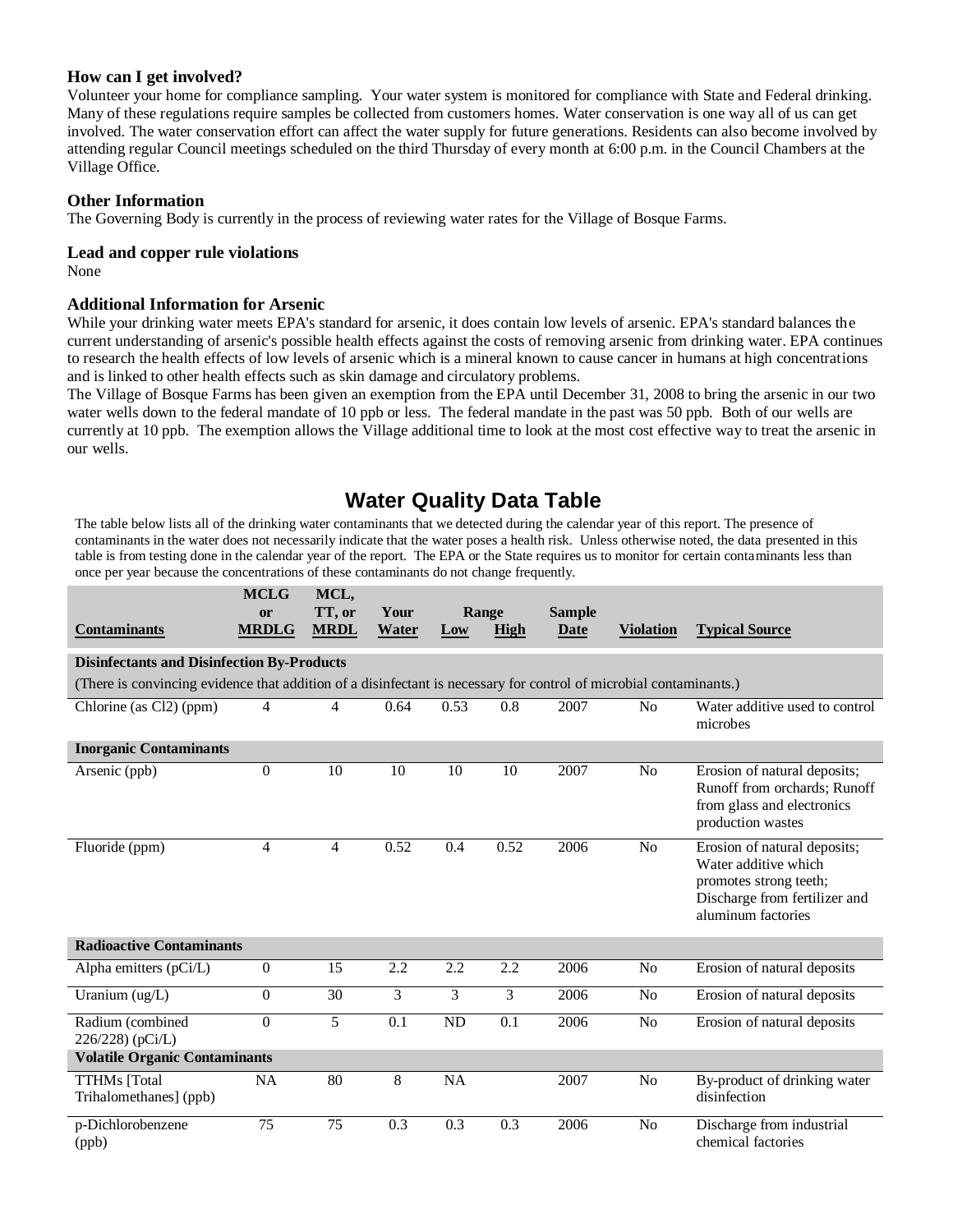| <b>Contaminants</b>                             | <b>MCLG</b> | AL  | Your<br>Water | <b>Sample</b><br><b>Date</b> | # Samples<br><b>Exceeding AL</b> | <b>Exceeds</b><br>${\bf \underline{AL}}$ | <b>Typical Source</b>                                                      |
|-------------------------------------------------|-------------|-----|---------------|------------------------------|----------------------------------|------------------------------------------|----------------------------------------------------------------------------|
| <b>Inorganic Contaminants</b>                   |             |     |               |                              |                                  |                                          |                                                                            |
| Copper - action level at<br>consumer taps (ppm) | 1.3         | 1.3 | 0.0776        | 2007                         | $\theta$                         | N <sub>0</sub>                           | Corrosion of household<br>plumbing systems; Erosion of<br>natural deposits |
| Lead - action level at<br>consumer taps (ppb)   |             | 15  | 2.73          | 2007                         | $\theta$                         | N <sub>0</sub>                           | Corrosion of household<br>plumbing systems; Erosion of<br>natural deposits |

### **Undetected Contaminants**

The following contaminants were monitored for, but not detected, in your water.

|                                             | <b>MCLG</b>                                                                                                                                            | <b>MCL</b>                                                                                                                                                                                                                                                    |               |                                                          |                                                                                                                                                                                        |  |  |  |  |  |
|---------------------------------------------|--------------------------------------------------------------------------------------------------------------------------------------------------------|---------------------------------------------------------------------------------------------------------------------------------------------------------------------------------------------------------------------------------------------------------------|---------------|----------------------------------------------------------|----------------------------------------------------------------------------------------------------------------------------------------------------------------------------------------|--|--|--|--|--|
| <b>Contaminants</b>                         | <sub>or</sub><br><b>MRDLG</b>                                                                                                                          | or<br><b>MRDL</b>                                                                                                                                                                                                                                             | Your<br>Water | <b>Violation</b>                                         | <b>Typical Source</b>                                                                                                                                                                  |  |  |  |  |  |
| <b>Inorganic Contaminants</b>               |                                                                                                                                                        |                                                                                                                                                                                                                                                               |               |                                                          |                                                                                                                                                                                        |  |  |  |  |  |
| Nitrate [measured as Nitrogen]              | 10                                                                                                                                                     | 10                                                                                                                                                                                                                                                            | <b>ND</b>     | No                                                       | Runoff from fertilizer use; Leaching from                                                                                                                                              |  |  |  |  |  |
| (ppm)                                       |                                                                                                                                                        |                                                                                                                                                                                                                                                               |               |                                                          | septic tanks, sewage; Erosion of natural<br>deposits                                                                                                                                   |  |  |  |  |  |
| <b>Unit Descriptions</b>                    |                                                                                                                                                        |                                                                                                                                                                                                                                                               |               |                                                          |                                                                                                                                                                                        |  |  |  |  |  |
| <b>Term</b>                                 | <b>Definition</b>                                                                                                                                      |                                                                                                                                                                                                                                                               |               |                                                          |                                                                                                                                                                                        |  |  |  |  |  |
| ppm                                         |                                                                                                                                                        | ppm: parts per million, or milligrams per liter (mg/L)                                                                                                                                                                                                        |               |                                                          |                                                                                                                                                                                        |  |  |  |  |  |
| ppb                                         |                                                                                                                                                        | ppb: parts per billion, or micrograms per liter (µg/L)                                                                                                                                                                                                        |               |                                                          |                                                                                                                                                                                        |  |  |  |  |  |
| ug/L                                        |                                                                                                                                                        | ug/L: Number of micrograms of substance in one liter of water                                                                                                                                                                                                 |               |                                                          |                                                                                                                                                                                        |  |  |  |  |  |
| pCi/L                                       |                                                                                                                                                        |                                                                                                                                                                                                                                                               |               | pCi/L: picocuries per liter (a measure of radioactivity) |                                                                                                                                                                                        |  |  |  |  |  |
| NA                                          |                                                                                                                                                        | NA: not applicable                                                                                                                                                                                                                                            |               |                                                          |                                                                                                                                                                                        |  |  |  |  |  |
| <b>ND</b>                                   |                                                                                                                                                        | ND: Not detected                                                                                                                                                                                                                                              |               |                                                          |                                                                                                                                                                                        |  |  |  |  |  |
| <b>NR</b>                                   |                                                                                                                                                        | NR: Monitoring not required, but recommended.                                                                                                                                                                                                                 |               |                                                          |                                                                                                                                                                                        |  |  |  |  |  |
| <b>Important Drinking Water Definitions</b> |                                                                                                                                                        |                                                                                                                                                                                                                                                               |               |                                                          |                                                                                                                                                                                        |  |  |  |  |  |
| <b>Term</b>                                 | <b>Definition</b>                                                                                                                                      |                                                                                                                                                                                                                                                               |               |                                                          |                                                                                                                                                                                        |  |  |  |  |  |
| <b>MCLG</b>                                 |                                                                                                                                                        |                                                                                                                                                                                                                                                               |               |                                                          | MCLG: Maximum Contaminant Level Goal: The level of a contaminant in drinking water below which there is                                                                                |  |  |  |  |  |
| <b>MCL</b>                                  |                                                                                                                                                        |                                                                                                                                                                                                                                                               |               |                                                          | no known or expected risk to health. MCLGs allow for a margin of safety.<br>MCL: Maximum Contaminant Level: The highest level of a contaminant that is allowed in drinking water. MCLs |  |  |  |  |  |
|                                             |                                                                                                                                                        |                                                                                                                                                                                                                                                               |               |                                                          | are set as close to the MCLGs as feasible using the best available treatment technology.                                                                                               |  |  |  |  |  |
| <b>TT</b>                                   |                                                                                                                                                        |                                                                                                                                                                                                                                                               |               |                                                          | TT: Treatment Technique: A required process intended to reduce the level of a contaminant in drinking water.                                                                           |  |  |  |  |  |
| AL                                          | AL: Action Level: The concentration of a contaminant which, if exceeded, triggers treatment or other<br>requirements which a water system must follow. |                                                                                                                                                                                                                                                               |               |                                                          |                                                                                                                                                                                        |  |  |  |  |  |
| Variance and Exemptions                     |                                                                                                                                                        | Variances and Exemptions: State or EPA permission not to meet an MCL or a treatment technique under certain<br>conditions.                                                                                                                                    |               |                                                          |                                                                                                                                                                                        |  |  |  |  |  |
| <b>MRDLG</b>                                |                                                                                                                                                        | MRDLG: Maximum residual disinfection level goal. The level of a drinking water disinfectant below which there<br>is no known or expected risk to health. MRDLGs do not reflect the benefits of the use of disinfectants to control<br>microbial contaminants. |               |                                                          |                                                                                                                                                                                        |  |  |  |  |  |
| <b>MRDLG</b>                                |                                                                                                                                                        |                                                                                                                                                                                                                                                               |               |                                                          | MRDL: Maximum residual disinfectant level. The highest level of a disinfectant allowed in drinking water.                                                                              |  |  |  |  |  |
|                                             |                                                                                                                                                        |                                                                                                                                                                                                                                                               |               |                                                          | There is convincing evidence that addition of a disinfectant is necessary for control of microbial contaminants.                                                                       |  |  |  |  |  |
| <b>MNR</b>                                  |                                                                                                                                                        | MNR: Monitored Not Regulated                                                                                                                                                                                                                                  |               |                                                          |                                                                                                                                                                                        |  |  |  |  |  |
| <b>MPL</b>                                  | MPL: State Assigned Maximum Permissible Level                                                                                                          |                                                                                                                                                                                                                                                               |               |                                                          |                                                                                                                                                                                        |  |  |  |  |  |